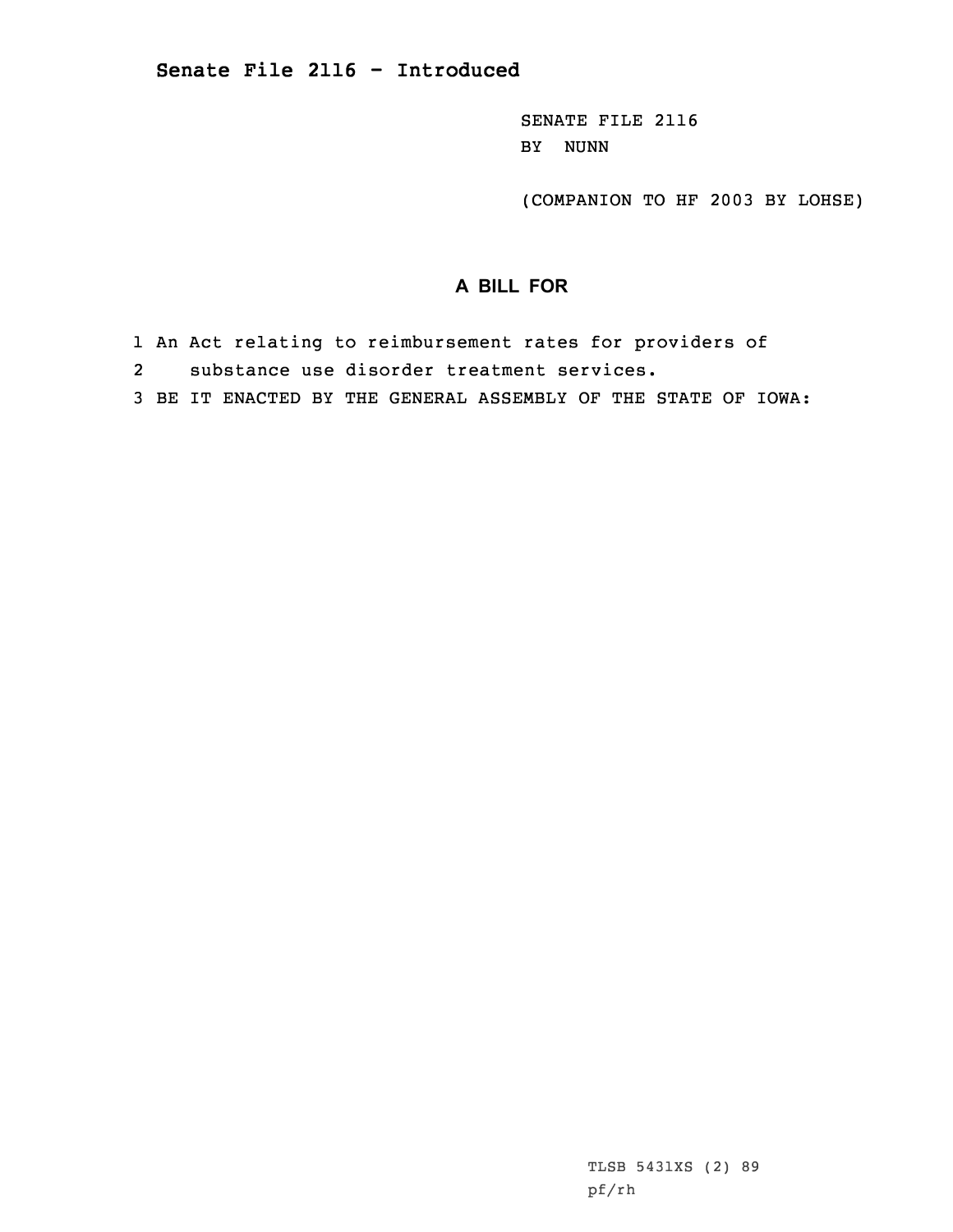1 Section 1. SUBSTANCE USE DISORDER TREATMENT SERVICES 2 PROVIDERS —— REIMBURSEMENT RATES.

 1. The department of human services and the department of public health shall collaboratively establish Medicaid 1915(b)(3) waiver reimbursement rates for substance use disorder intensive outpatient and residential treatment services using <sup>a</sup> projected cost report agreed upon by the departments and the integrated provider network providers. The departments shall establish time frames for release of the agreed-upon projected cost report form to providers and the deadline for submission of the completed projected cost reports by providers to the departments, in order to allow sufficient time for review and the making of recommended adjustments to the Medicaid 1915(b)(3) waiver reimbursement rates for Medicaid integrated provider network providers. The reimbursement rates shall apply to providers under both Medicaid fee-for-service and Medicaid managed care administration.

 2. The department of human services and the department of public health shall collaboratively establish an ongoing plan for regular review of reimbursement rates for providers of substance use disorder treatment services and provide information to the governor and the general assembly in <sup>a</sup> timely manner to allow for the provision of appropriate funding for any change in reimbursement rates.

25 EXPLANATION

26 **The inclusion of this explanation does not constitute agreement with** <sup>27</sup> **the explanation's substance by the members of the general assembly.**

 This bill directs the department of human services (DHS) and the department of public health (DPH) to collaboratively establish Medicaid 1915(b)(3) waiver reimbursement rates for substance use disorder intensive outpatient and residential treatment services using <sup>a</sup> projected cost report agreed upon by the departments and the integrated provider network providers. The departments shall establish time frames for release of the agreed-upon projected cost report form to providers and

-1-

LSB 5431XS (2) 89 pf/rh 1/2